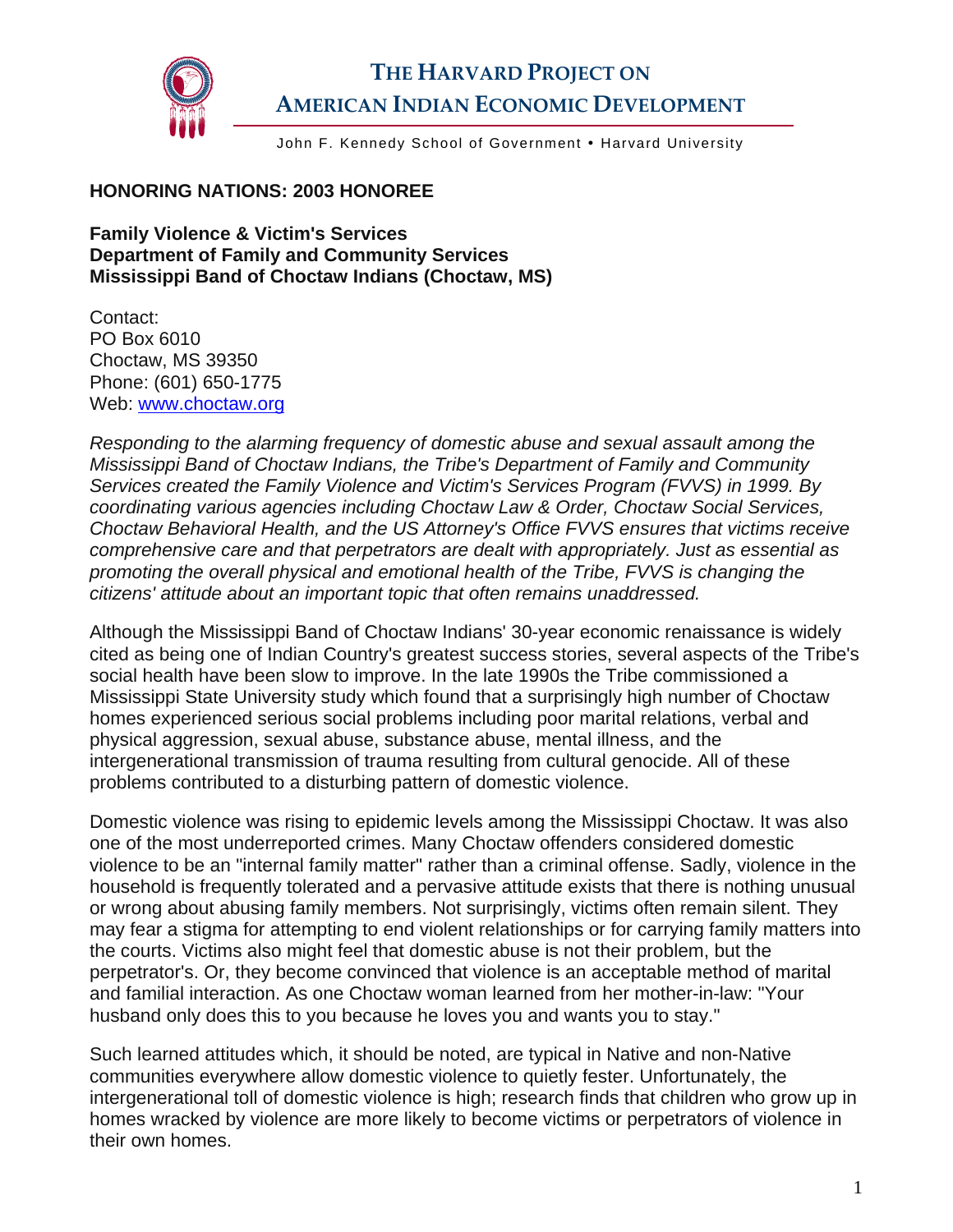In 1999, the Mississippi Band of Choctaw Indians' tribal government decided that something had to be done to abate domestic violence. It decided to launch a domestic violence prevention program that would protect victims, monitor and reeducate perpetrators, and break the cycle of silence. Thus, the Family Violence and Victim's Services Program (FVVS) was born. Administered under the Band's Department of Family and Community Services, the Program brings together the financial, human, and technical resources of five different grant projects. It is staffed by a program director (who is also an attorney), a legal secretary, a victim assistance coordinator, a women's advocate, a victim assistance therapist, and a family violence counselor.

The Program works through several complementary strategies to combat domestic violence and its aftermath. Drawing upon the legal expertise of the staff, FVVS drafts and helps enforce laws that can help stem family violence. In 2000, for example, it drafted a Choctaw domestic violence code that was subsequently enacted by the Tribal Council. Since then, FVVS has consistently worked to expand the code's reach and effectiveness in combating domestic violence; in both 2002 and 2003, it augmented and revised the code. Based upon these successes, FVVS is part of a committee that is now drafting a complementary code that will protect the rights of vulnerable adults, particularly the elderly and infirm.

FVVS staff works to offer victims of domestic violence the kind of support and protection that was once lacking. For example, FVVS initiates one-on-one contact with all victims of domestic violence or sexual assault who are either identified in police reports or approach the Program for services. It offers legal representation for those victims who seek protection orders against their abusers. The Program provides victims assistance in identifying alternate housing, finding employment, accessing transportation to court or to a shelter, and receiving translation during court proceedings. Counseling and therapy are offered to both victims and perpetrators, serving the latter largely through a court-mandated Batterer's Reeducation Program which it supervises.

While tailored to the needs of the Choctaw community, FVVS offers more services than most programs in the state of Mississippi. This is the result, in part, of FVVS's extensive coordination with relevant agencies, including the Choctaw Social Services, Choctaw Health Center, Choctaw Behavioral Health, Choctaw Law and Order, and the Choctaw Attorney General's Office. This collaboration ensures that FVVS readily addresses victims' physical, emotional, and legal needs under a single roof. Regular meetings of representatives allow for a review of each month's challenges and successes in order to continue to enhance victims' services. Interagency cooperation also provides necessary cross-discipline expertise. For example, Choctaw Health Center nurses now possess excellent equipment for documenting abuse and are trained to take photos that meet court standards. Such collaboration reduces frictions among agencies, allowing all professionals to focus on victims' needs. This is especially critical to Choctaw victims who may request services from any one of the Tribe's seven communities within ten counties.

The Program also works to raise community awareness. For instance, FVVS established resource centers, in partner facilities, that provide information about its services and educational booklets on topics such as domestic violence, rape, sexual assault, and elder abuse. Further awareness is cultivated through an in-house resource center that consists of educational booklets, videos, and children's games dealing with family violence and anger. Every October FVVS marks Domestic Violence Awareness Month by sponsoring events and hanging "Stop Domestic Violence" banners in each Choctaw community. The Program routinely publishes articles in the Choctaw Community News and disseminates flyers, posters, brochures, and promotional items.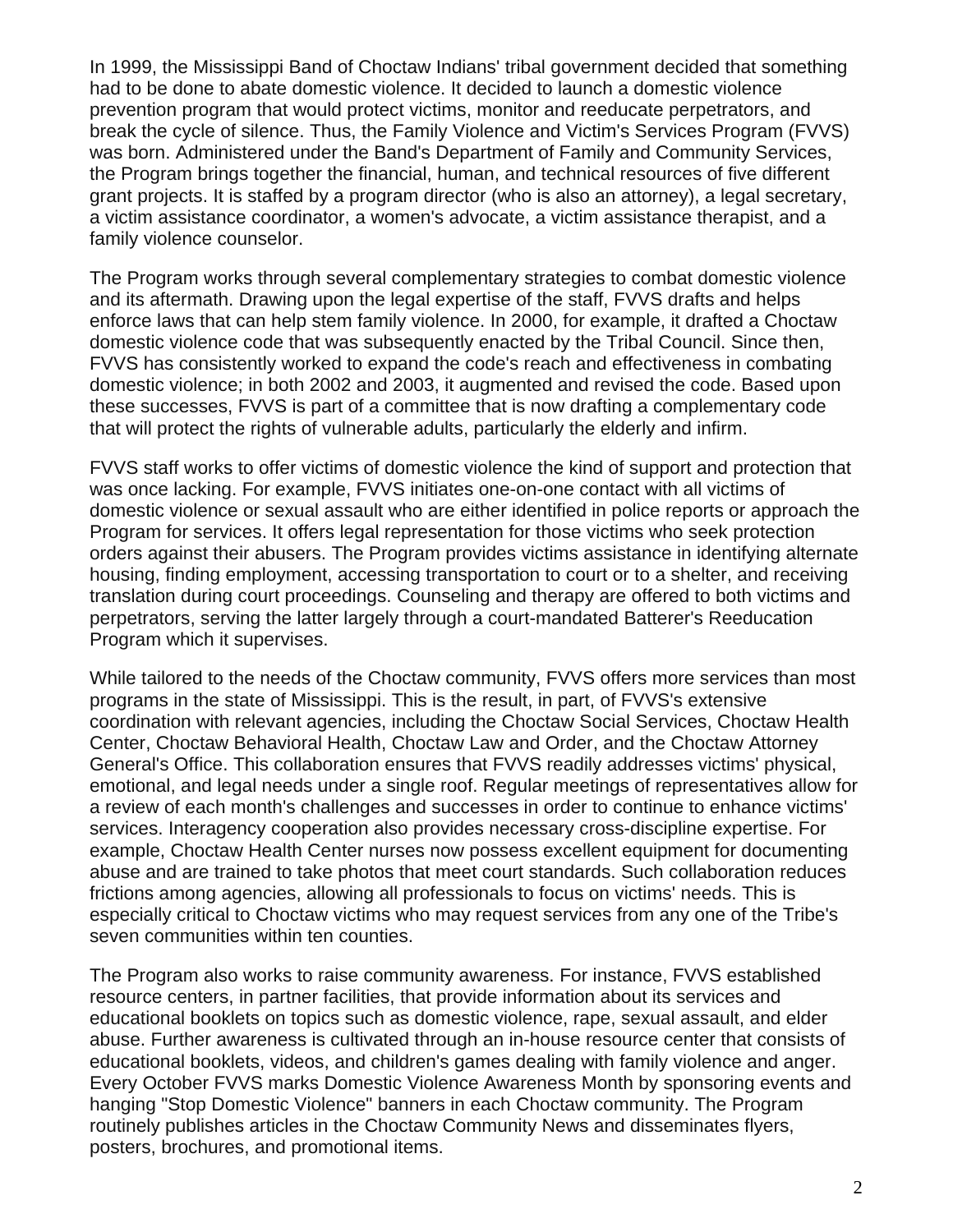FVVS's commitment to drafting strict domestic violence codes, supporting victims through effective interagency collaboration, and raising public awareness has produced remarkable successes. Most notably, the Tribe has realized a significant increase in the identification and reporting of domestic violence crimes. In 1998 and 1999, Choctaw Law and Order received 542 calls reporting domestic violence. In 2000, 2001, and 2002, however, following the establishment of FVVS, it received 1,111 calls. These calls resulted in 457 arrests for domestic violence crimes and over 682 FVVS follow-up contacts with domestic violence victims. FVVS obtained more than 250 court orders for clients seeking protection from their abusers and graduated more than 200 perpetrators from their Batterer's Reeducation Program.

Behind the numbers, Family Violence and Victim's Services positively changes people's lives. For example, one Batterer's Reeducation Program participant reflected that he never realized he was part of the cycle of continued violence. He truly thought that domestic violence was a part of life. However, with the assistance of FVVS, he now understands why domestic violence is not acceptable and sees how he can change his behaviors.

These numbers and similar rehabilitation stories offer compelling evidence that FVVS is succeeding in changing Choctaw perceptions of domestic violence. FVVS is shifting Choctaw citizens' tendency to willfully ignore or dismiss incidents of domestic violence. Now, tribal citizens discuss and report its occurrence more openly. While domestic violence was once a private family matter, it is increasingly viewed as a serious public health issue that affects the entire tribal community. FVVS is moving rapidly toward the realization of one of its long-term goals: that every Choctaw citizen embraces a zero-tolerance attitude with respect to domestic violence. Not only the collaborating agencies, but also the tribal government offers its support of this agenda. With this vital support, the Program's activities and actions command respect.

These accomplishments are the result of four strategic decisions that can inform other Indian nations' efforts to develop their own violence prevention programs. First, FVVS is the result of an impressive coordination of tribal revenue and five funding sources, ranging from the US Department of Justice's STOP Violence Against Indian Women grant program to the state of Mississippi's Department of Public Safety, which administers a fund through the State's Victims of Crime Act. While seeking and maintaining financing for a multi-function violence prevention program is challenging, it generates distinct advantages for Choctaw citizens. Rather than seeking services from separate organizations, they can access a variety of victim-oriented services from a single operation. And FVVS is better able to synchronize its services, which helps it most effectively promote the safety, health, and autonomy of domestic violence victims and their families.

Second, FVVS replicates this focus on coordination in its interagency partnerships that are vital for serving victims' interests and to the overall success of the Program. For example, FVVS is an active member of the Protocol Committee charged with the task of developing the procedures that guide interagency coordination. The Committee's monthly meetings refine the effectiveness of sharing information, strengthening communication, increasing efficiency, and providing maximum protection for domestic violence victims. Through such procedures and protocols, and through less formal outreach, FVVS is able to work in conjunction with Choctaw law enforcement agencies, health services, and the judiciary. These forms of interagency familiarity and reliance make law enforcement and case management more efficient and comprehensive, and enhance their abilities to tailor services to individual victims and offenders. For instance, Choctaw Law and Order alerts FVVS of the arrest of an offender who has repeatedly been released on bail, FVVS may contact the tribal attorney general who may, in turn, alert the judge to the offender's criminal history and request that bail be denied.